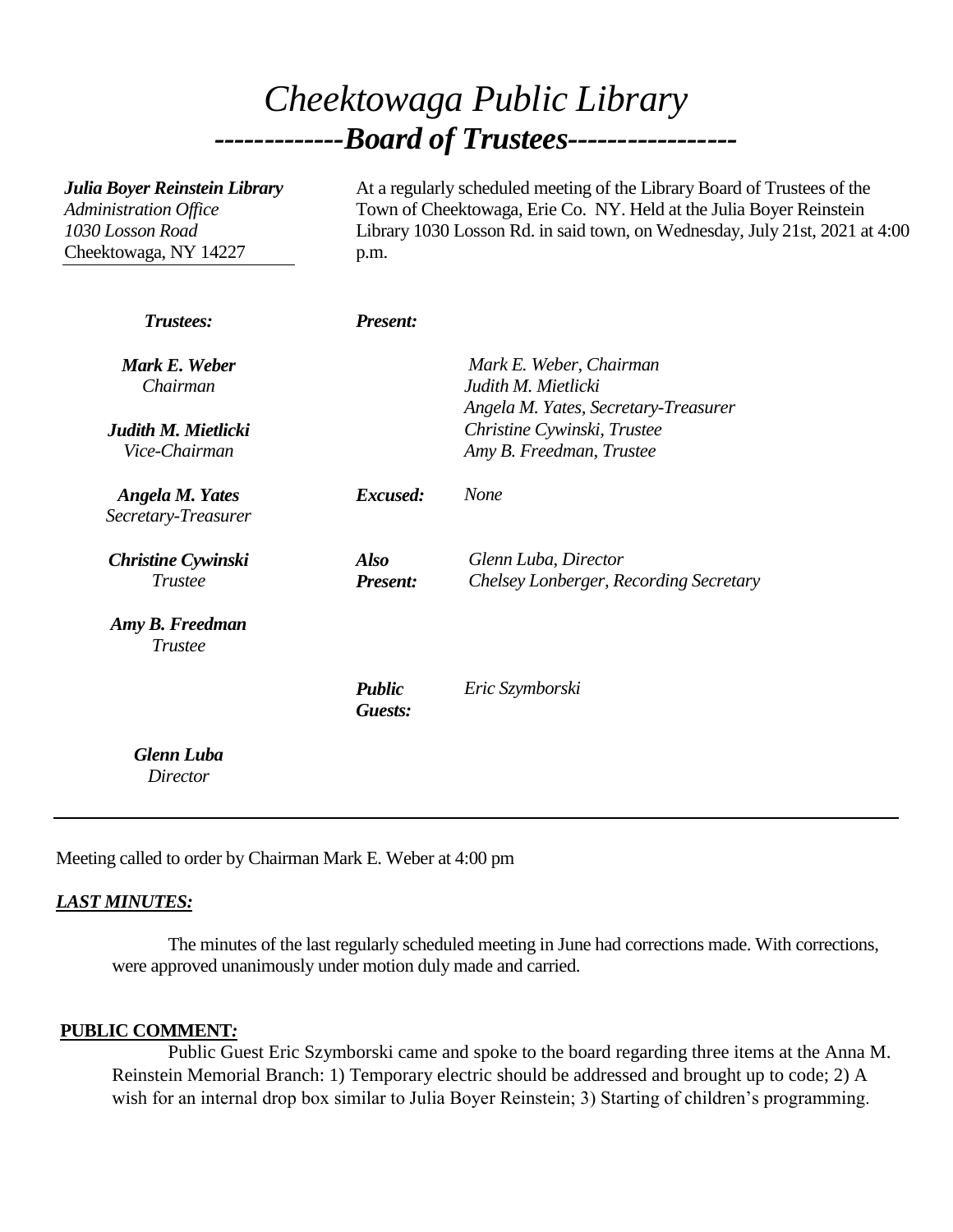#### **TREASURER'S REPORT***:*

Inquiry was made as to how finances were being handled with the absence of the Sr. Library Clerk. The board was informed that Director Luba was managing in house responsibilities and forwarding data, invoices, and other correspondence to Sr. Clerk Todd who is set up to work remotely until further notice. Cheektowaga Library's spending is in line with and on target for the 2nd quarter of the current year. Unanimously approved, made and carried.

#### **STATISTICS:**

Board members received library statistics prior to meeting and were found to be satisfactory. Motion was made to approve and unanimously passed and carried.

## **CORRESPONDENCE:**

There was no correspondence of note to review at this meeting.

## **OLD BUSINESS**

- *ITEM #01:* **Laptops:** The Cheektowaga Public Library received and are using two new laptops (for staff at each location) which were purchased through private donated funds. The request was made that a second laptop be purchased for staff at Losson with private funds and was duly approved.
- *ITEM #02:* Fundraiser: Chicken BBQ is going ahead for Sunday July 25<sup>th</sup> from noon-three pm. At this point there are approximately seventy dinners presold and the goal is to sell 300. Information was sent to the Cheektowaga Bee regarding the sale, and the hope is that the Bee will place in their edition prior to Sunday.
- *ITEM #03:* Grants Update: Two in-house grants, submitted to the CEN grant committee, were approved. The first one was for supplementing funds already secured for the construction of the Children's Wall (more in ITEM #04) and the second was for new chairs at our Harlem location. Discussions are ongoing with Cheektowaga Town engineering for a possible NYS construction grant to replace roof at our Harlem location. The hope is for the creation of the grant for 2022.
- *ITEM #04*: Children's Wall: With the grant from CEN, \$8,325 will be retained by Cheektowaga Library for future projects. Comments were discussed as to the layout of the windows and it was noted that this design was cited for wall stabilization.
- *ITEM #05:* Policies: Policies are still being fine-tuned and will be available for voting in the future.
- *ITEM #06:* **M&T Credit Card:** A minor delay occurred which will involve extending the timeline for this endeavor.

## **NEW BUSINESS**

- *ITEM #07:* Programming: Programming will resume for children in August with Pre-School Story Time. This is in addition to Adult programs that have been running since May.
- *ITEM #08:* Community Report: Community report was presented via email to the Board. There were a few typos to correct but with these corrections completed, Chairman Weber moved to adopt the report which was seconded and adopted by all Trustees.